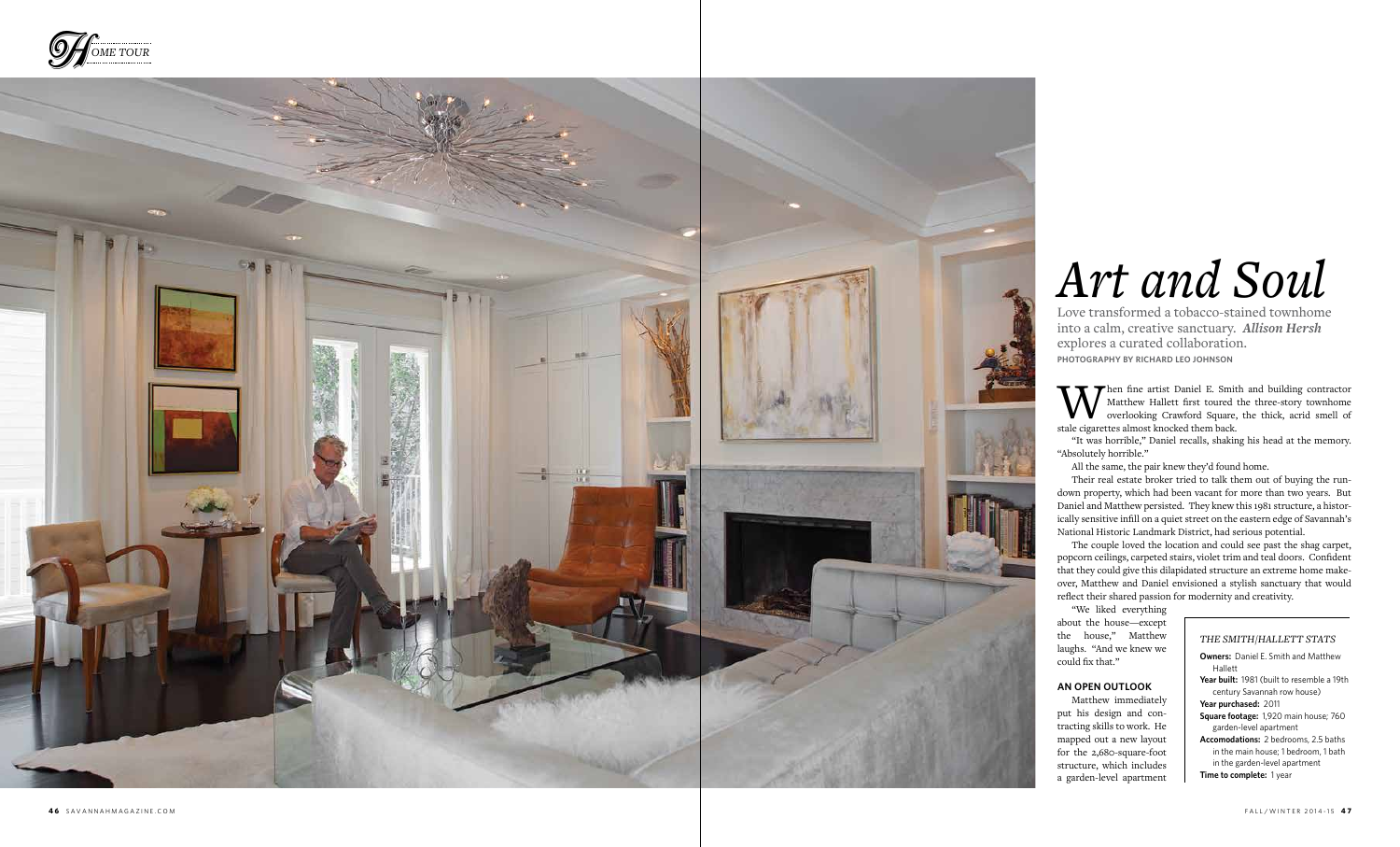

*Although Matthew took the lead on the renovation project, Daniel never doubted he was in good hands. "When Matthew does a space, I'm always comfortable with it," he smiles.*

that was once home to The Lady Chablis, a central character in John Berendt's bestselling *Midnight in the Garden of Good and Evil.*

An experienced builder, Matthew decided to eliminate a bedroom and bath upstairs, add a breakfast nook with bay windows, knock out several interior walls and remove the seven-foot ceilings in the kitchen.

His mantra, from the start, was "light and bright."

"I feel confined by a lot of walls," he explains, "so I added French doors and plenty of windows and skylights."

The planning process took six months, as did the renovation itself, which required taking the remaining walls all the way down to the studs.

"We gutted the house," Daniel recalls and he's not exaggerating. "We even had to remove the insulation because it was so saturated with tobacco."

Since Daniel loves to cook and entertain, Matthew paid special attention to the kitchen during the renovation, adding sumptuous Carrera marble countertops and sleek, high-gloss white cabinetry. He chose whiteon-white geometric tile from Mexico to make an artful backsplash, contrasting sharply with



**Feast Your Eyes:** In the dining room *(above and opposite page),* Matthew installed a lighting fixture with thin, pendulous filaments. He intentionally removed the glass globes to reveal the bare bulbs. "To me, they look like floating candles," he muses. Matthew and Daniel, who share a passion for midcentury modern style, enjoy hosting intimate dinners with their supper club friends, lounging in metal mesh armchairs and trading stories around the sleek table.

**Treat Yourself:** *(right)* Throughout the renovation process, Matthew worked within the existing footprint of the townhouse, with one notable exception. He longed to create an eat-in nook with a bay window*.* With permission from Savannah's Historic Review Board, he bumped the second-floor wall out several feet to make room. Today, this cozy nook is Matthew's favorite space in the house. "It's tiny, but it made the biggest change," he raves. "I love eating breakfast and dinner here."



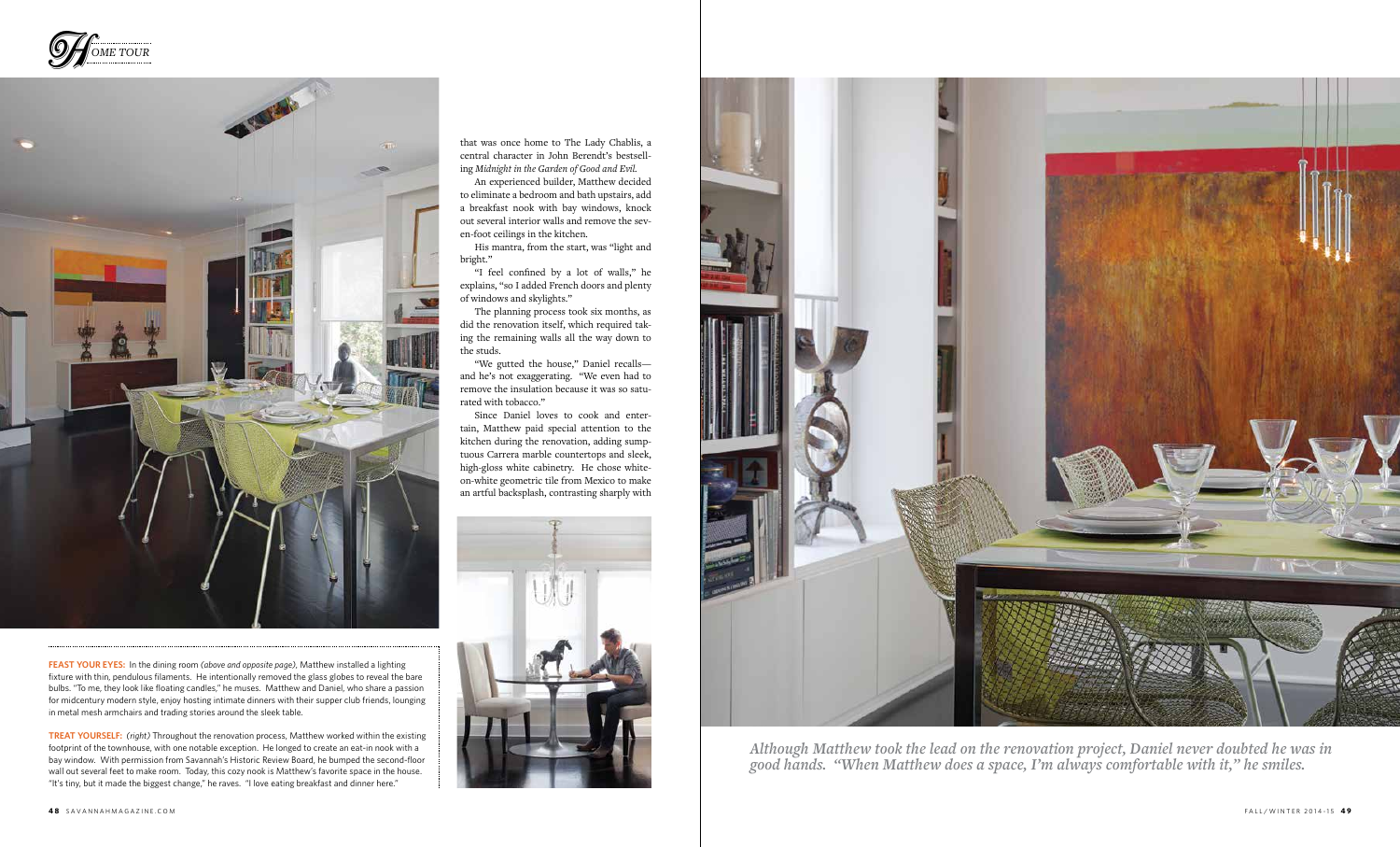